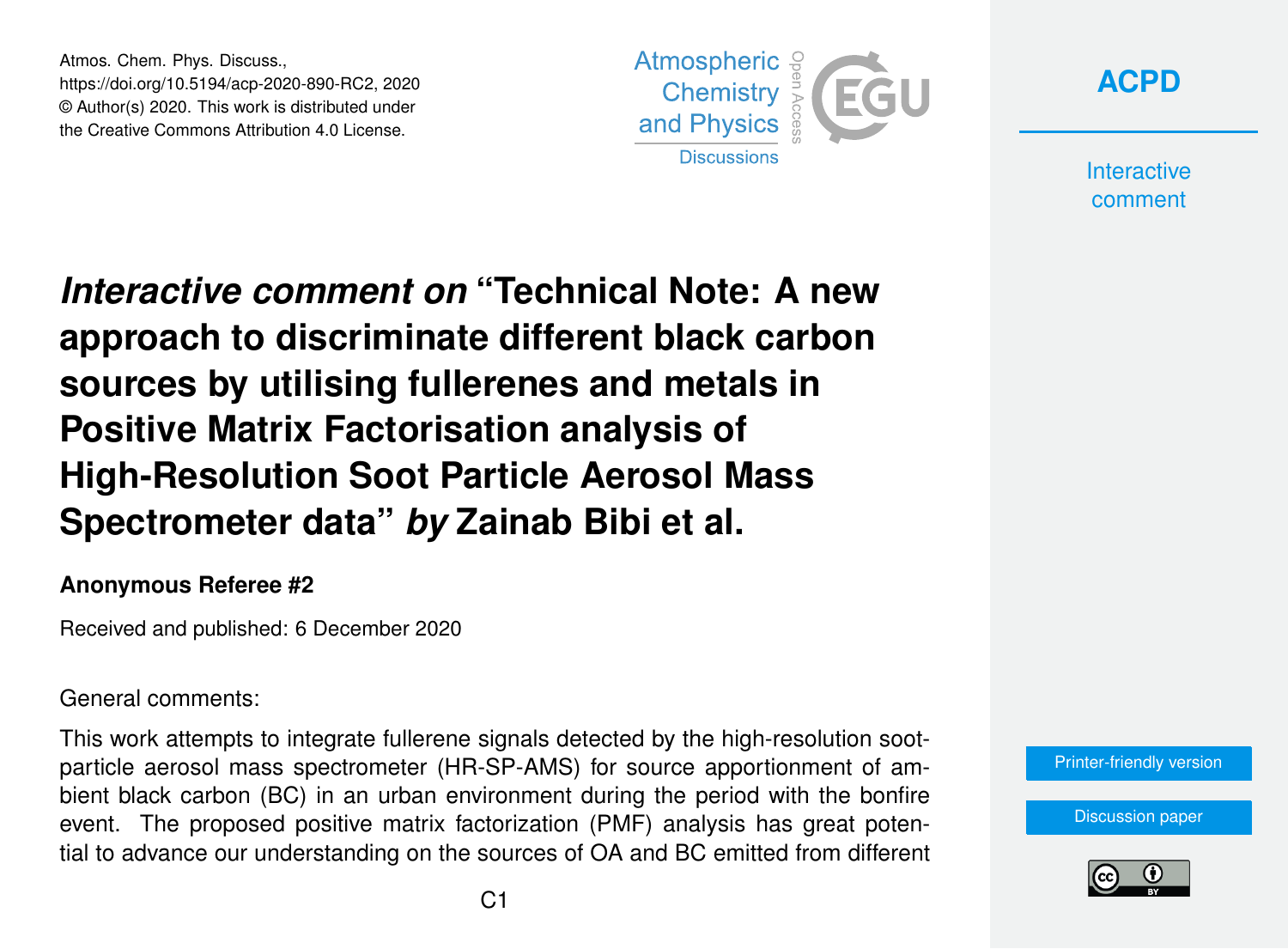combustion processes that cannot be easily resolved from conventional HR-AMS measurements.

As a technical note of ACP, my major concern is that this work did not demonstrate clearly how the additional fullerene signals can improve (1) the fundamental understanding (e.g., sources, transport, chemistry, etc.) in their case study and/or (2) black carbon source apportionment as the total fullerene signals are weak in general. These possibly can be achieved by comparing different PMF scenarios (e.g., including BC fragments in PMF with vs. without fullerene signals to see if different mass spectral profiles or number of factors may be obtained) if the results are available. I also have a few suggestion to improve the presentation quality of this work. Overall, the above general comments should be addressed together with the specific comments below in the revised version before considering to be published in ACP.

Major comments:

1. Introduction: Although the proposed method includes a new concept for data analysis, this manuscript should better recognize the contribution of other recent SP-AMS studies that performed fullerene detection near sources and that integrated BC signals in PMF for BC and OA source analysis.

2. Instrumentation: HR-SP-AMS has been deployed in many field studies with different configurations and operation modes. I do believe the tungsten vaporizer was removed from the instrument in this work as only BC-containing particles were detected. It would be very beneficial to readers who are not familiar with this instrument if the authors can explicitly describe whether the HR-SP-AMS was operated in the presence or absence of tungsten vaporizer and what can be detected with this specific configuration.

3. Lines 126-127: As there were only limited work to report metal detection in ambient particles using HR-SP-AMS, It is recommended to include a list of metal peaks that have been investigated and/or detected in this work.

**[ACPD](https://acp.copernicus.org/preprints/)**

**Interactive** comment

[Printer-friendly version](https://acp.copernicus.org/preprints/acp-2020-890/acp-2020-890-RC2-print.pdf)

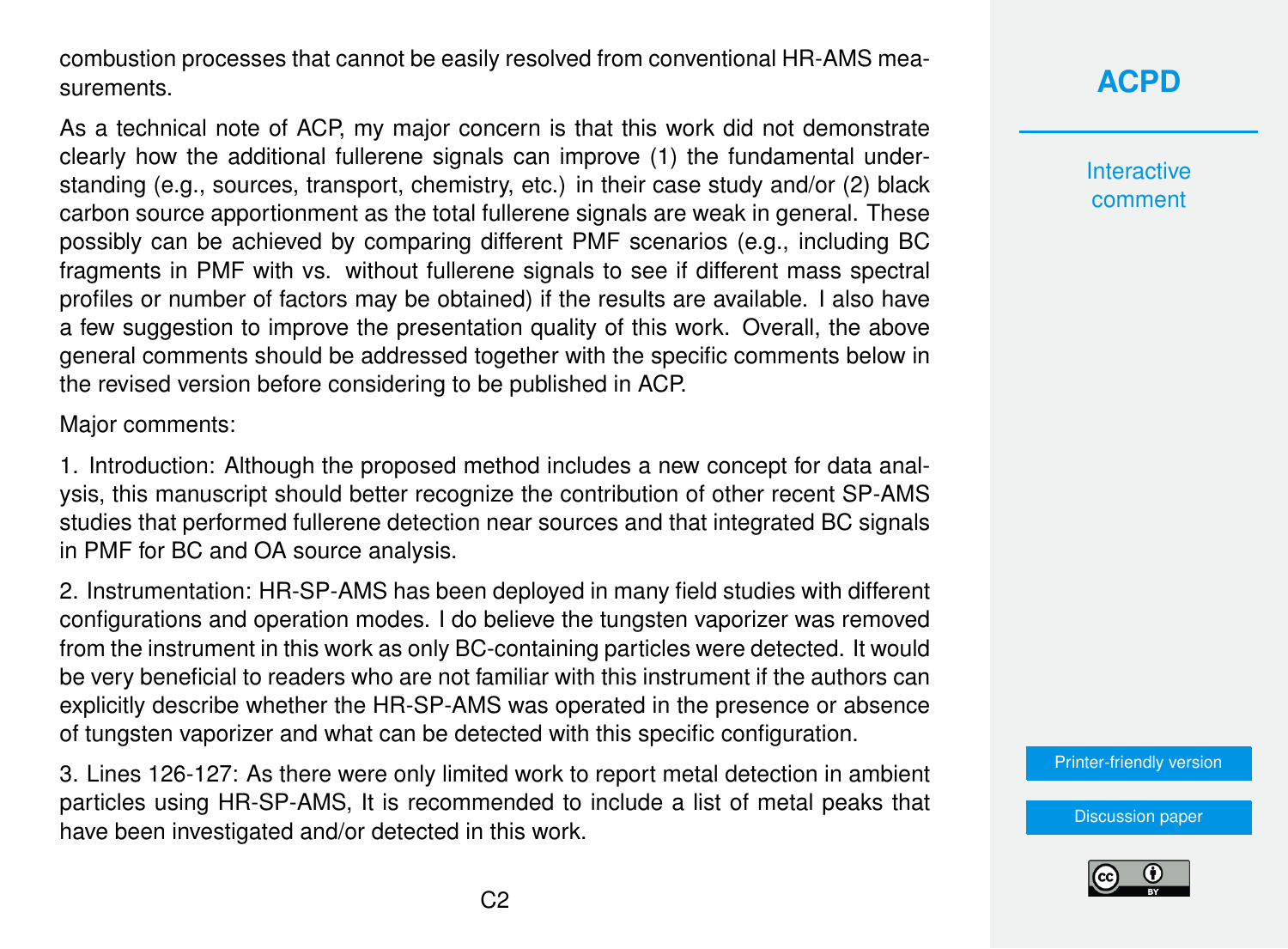4. Lines 131-134: Please define fullerene peaks. If UMR data is used for large m/z, what is the possible error for determining fullerene signals?

5. Lines 137-138. There are a few previous field studies that included BC fragments for source apportionment/identification analysis of ambient BC and OA but they may not explicitly highlight this application in the manuscript. However, those publications should be cited here.

6. Figures: Although Figure 4 is good for visualization, it is recommended to report the Pearson correlation coefficients between different BC measurements here. This comment also applies to other time series comparisons throughout the manuscript. Furthermore, Figures 2-5 can be combined into a single graph with different panels so that the time series of different species can be easily compared. Figures 6 and 7 can be combined as well (i.e., showing HR-MS for lower range m/z in Figure 6).

7. Section 3.5: Re-organization of this section is required. In particular, it is recommended to discuss the PMF factor profile and time series together instead of separating them into two sub-section as both of them provide information for sources of BC and OA. For example, Figure 8 (time series of PMF factors) is required at the beginning of Section 3.5 when describing which OA factors were strongly associated with the bonfire night or other emissions. The mass spectral profile alone did not provide sufficient evidence to support the scientific argument.

8. Line234: The meaning of HULIS here is unclear. Figure 6 only shows "BC and HULIS" factor. The terminology throughout the manuscript should be consistent.

9. Lines 243-245: Both factors 2 and 3 consist of fullerene peaks. Please further elaborate how the fullerenes help to differentiate domestic burning and biomass burning during the bonfire event (e.g., any distinct peaks or mass spectral pattern that can be used?). It seems that the lower m/z fragments are more than sufficient to tell the differences between the two OA factors. What does "hydrocarbon like fullerene" mean?

## **[ACPD](https://acp.copernicus.org/preprints/)**

**Interactive** comment

[Printer-friendly version](https://acp.copernicus.org/preprints/acp-2020-890/acp-2020-890-RC2-print.pdf)